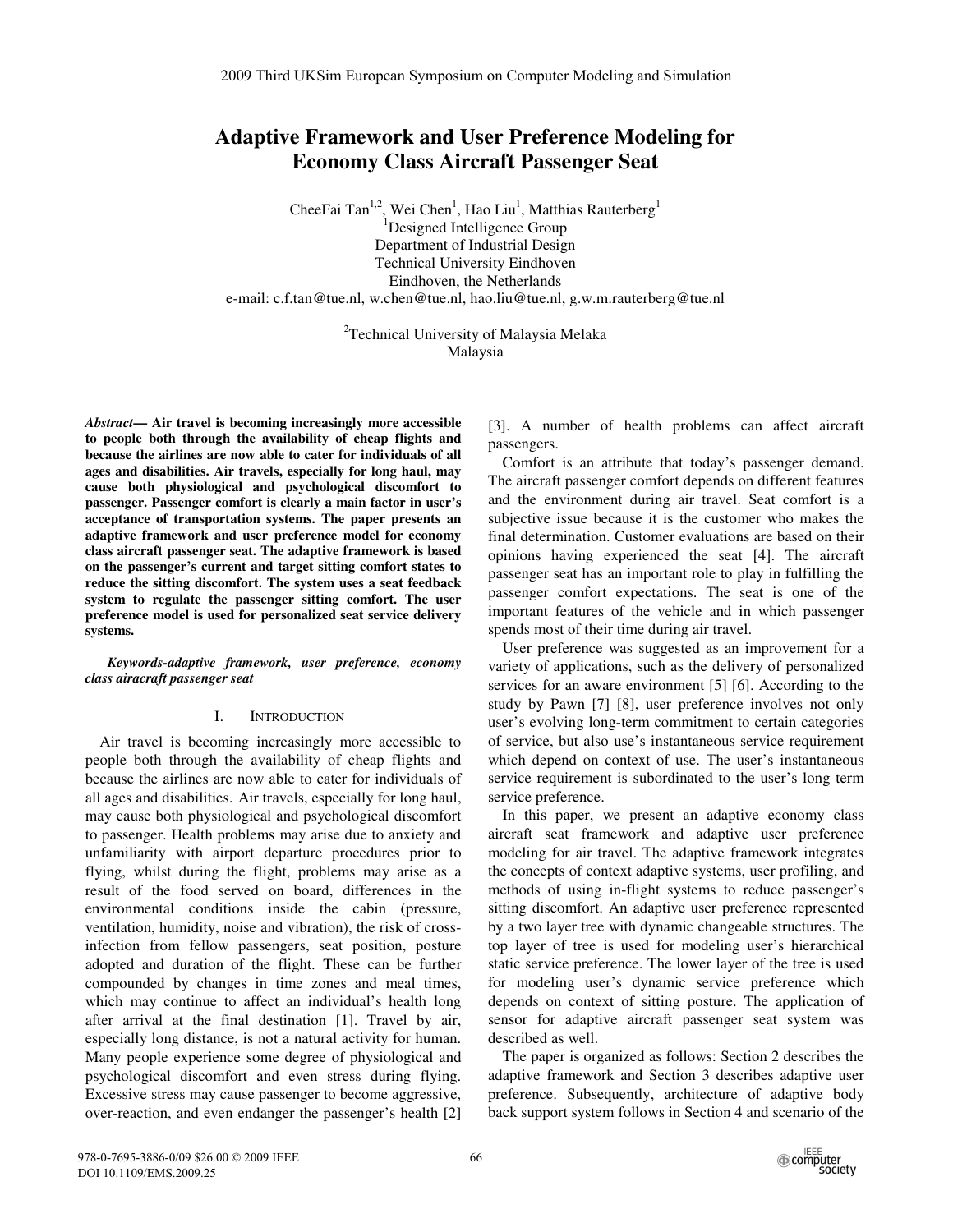developed system presented in Section 5. Section 6 describes the sitting posture detection. The paper is concluded in Section 7.

#### II. ADAPTIVE FRAMEWORK

Figure 1 present the economy class aircraft seat adaptive framework. As shown in figure, the framework starts by setting the passenger's target sitting comfortable states. Then, the system observing the current passenger's sitting posture preference that he/she wishes to control. The action creates an internal representation of the passenger's posture situation. After that, the adaptive inference engine will determine (1) whether the passenger is in the target state or not; and (2) if the passenger is not in the target state then optimized sitting services are recommended based on user sitting preference. The passenger is an adaptive system, when he/she feel sitting discomfort, he/she will try to change the sitting posture until he/she fell comfort. The action from passenger creates an internal representation of the sitting services. During this process, the passenger's physical and psychological states may influenced by the set of variables which is called disturbance [9]. The change in the passenger's physical or psychological states is again perceived by the system, and this again trigger the adaptation sitting process. User's sitting preference depends on the context of use.



Figure 1. An adaptive economy class aircraft seat framework.

### III. ADAPTIVE USER PREFERENCE

An adaptive user preference model is represented by a two layer tree with dynamic changeable structures. The top layer of the tree is used for modeling user's hierarchical static sitting preference. The lower layer of the tree is used for modeling user's dynamic service preference which depends on context of use. The tree is dynamically constructed by the formal relation definitions among nodes. It combines the current hierarchical tree and rule-based language user preference modeling approaches' advantages while overcomes their shortcomings.

For example, context of use  $Po_n$  is defined as a categorization of the actual situation under which the service is delivered by the system. It is expressed formally as an ordered vector  $S_m = (p_1, p_2, \ldots, p_n)$  where  $p_{mn}$  is n<sup>th</sup> category of the actual pressure situation under which the service is delivered by the system.

An optimized action list to transfer the passenger from the current physical state  $S_i$  to the target  $S_m$  can be computed with the Bellman equation:

$$
v(Po_i) = \max_{a \in A} \{ F(po_i, po_i) + r \sum_{s_j \in S} P_a(s_i, s_j) v(s_j) \}
$$

Where r is the reduce rate and satisfied  $0 < r \le 1$ . For the passenger to transfer from current state  $s_i$  to the target state  $s_m$ with minimum intermediate states r could be turned smaller or *r* could be turned toward 1.

A user preference model is shown in Figure 2. There are two layers of the model, where one model is used to model user's sitting preference, and the other is used to model user's real time sitting preferences which depends on context of use. In the user static sitting preference, the sitting can be refined into posture. Posture can be further refined into posture 1, posture 2, etc. As refer to Figure 2, Posture 1 can be assumed as air pressure and passenger. The user preference item (position,(air pressure,0.1) subordinates to his/her sitting preference and can be further refined into subpreference items. In Figure 2, one of its sub-preference item is ((sideway, position), (air pressure, 0.1), (passenger 1)), where (sideway, position) is one of the context of sitting.



Figure 2. A user preference model

### IV. ARCHITECTURE OF ADAPTIVE BODY BACK SUPPORT **SYSTEM**

Figure 3 shows the architecture of adaptive aircraft passenger seat system. The passenger seat is embedded with sensors. The sensors are designed to detect the passenger condition such as temperature and posture. The output from sensors is input to central processor and database. The central processor is the core component of the system where it is used to mediate between sensors and actuators. The algorithm for the system is to: (1) provide passenger sitting position and support adaptively; (2) provide better sitting support and propose solution according to passenger's preferred sitting condition. The database is used to record sitting behavior and condition of passenger. The output from the system is the actuator. The actuators will change the seat condition such as shape, softness, and contour. For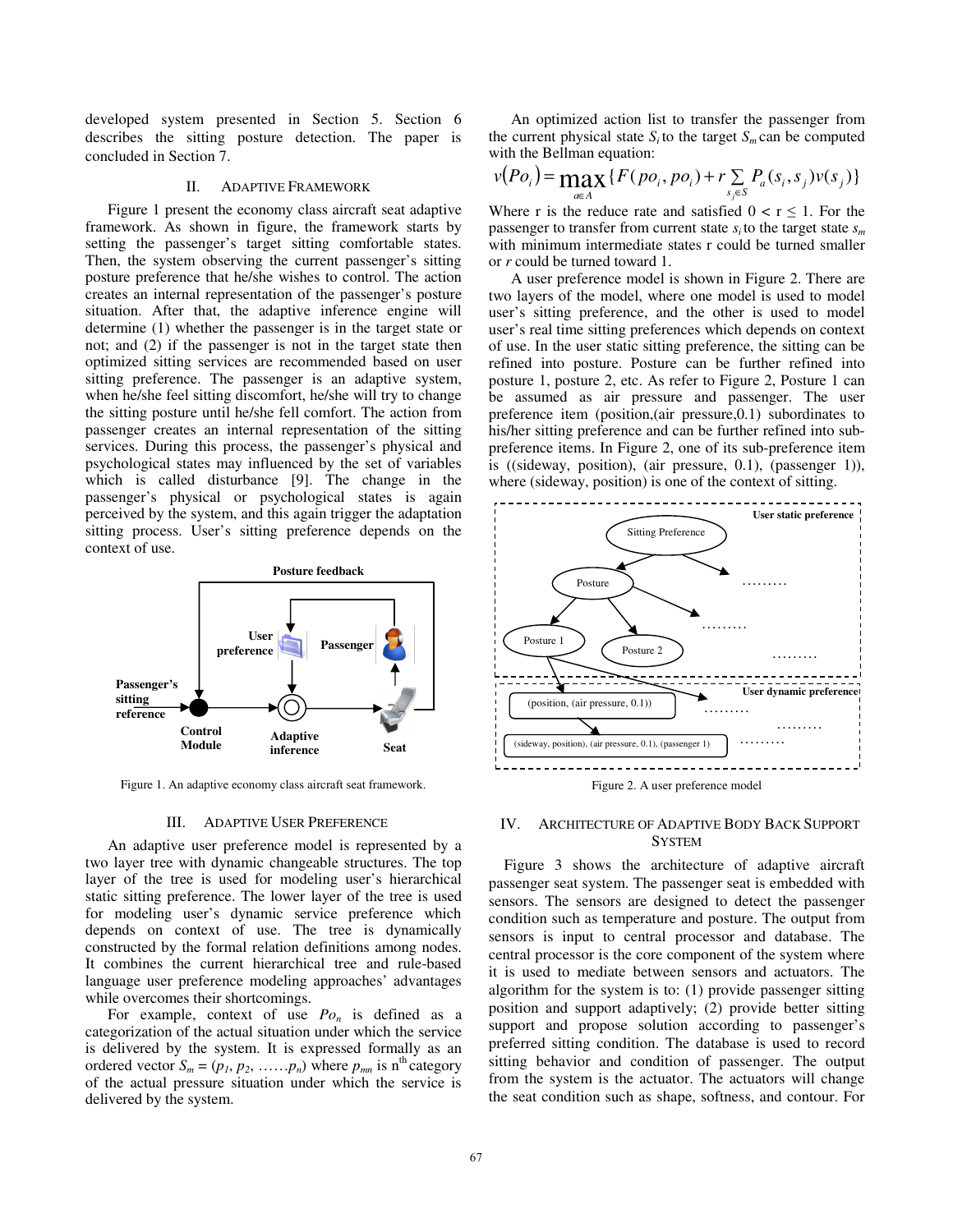example, when passenger feels discomfort during sleeping, he/she will change the sitting posture frequently; the inference engine will get the preferred seat condition list, select best seat condition according to passenger current sitting posture and change the seat condition to reduce passenger's discomfort.



Figure 3. Architecture for the adaptive economy class aircraft passenger seat system.

## V. SCENARIO

In this section, a scenario is presented to describe the developed system. During the long haul flight, Mr. Robert is sitting between two passengers in the economy class section. In this sitting location, he will share the hand rest with other passenger. After few hours, he starts to sleep. During sleeping, he feels discomfort at his upper body especially neck and shoulder. Then, he changed his sitting posture frequently in order to get the best sitting position and try to reduce the discomfort feeling. With the sensors that embedded in the seat hand rest and back rest, the system detects Mr. Robert's condition and posture. The system adjusts the seat based on his preferred sitting condition and support Mr. Robert upper body to reduce the discomfort feeling.

#### VI. SITTING POSTURE DETECTION

To understand the sitting posture of aircraft passenger, observation method was used. The observation is conducted in a long haul flight from Amsterdam, the Netherlands to Kuala Lumpur, Malaysia. The duration of the trip was 12 hours. The researcher documented the activity of the passengers in his visual range. There were 15 subjects, 8 female and 7 male selected in the observation. . The age of subjects was between 19 to 62 years old. The average age was 28 years old.

Based on the observation results, 7 different sitting postures were identified. Observation in a long haul flight established a ground protocol on sitting behavior of aircraft passenger. Figure 4 shows the observed sitting posture of aircraft passenger.













(Right- no pillow)



(Right- with pillow)



(Right- head perpendicular

Figure 4. The sitting positions while sleeping protocol.